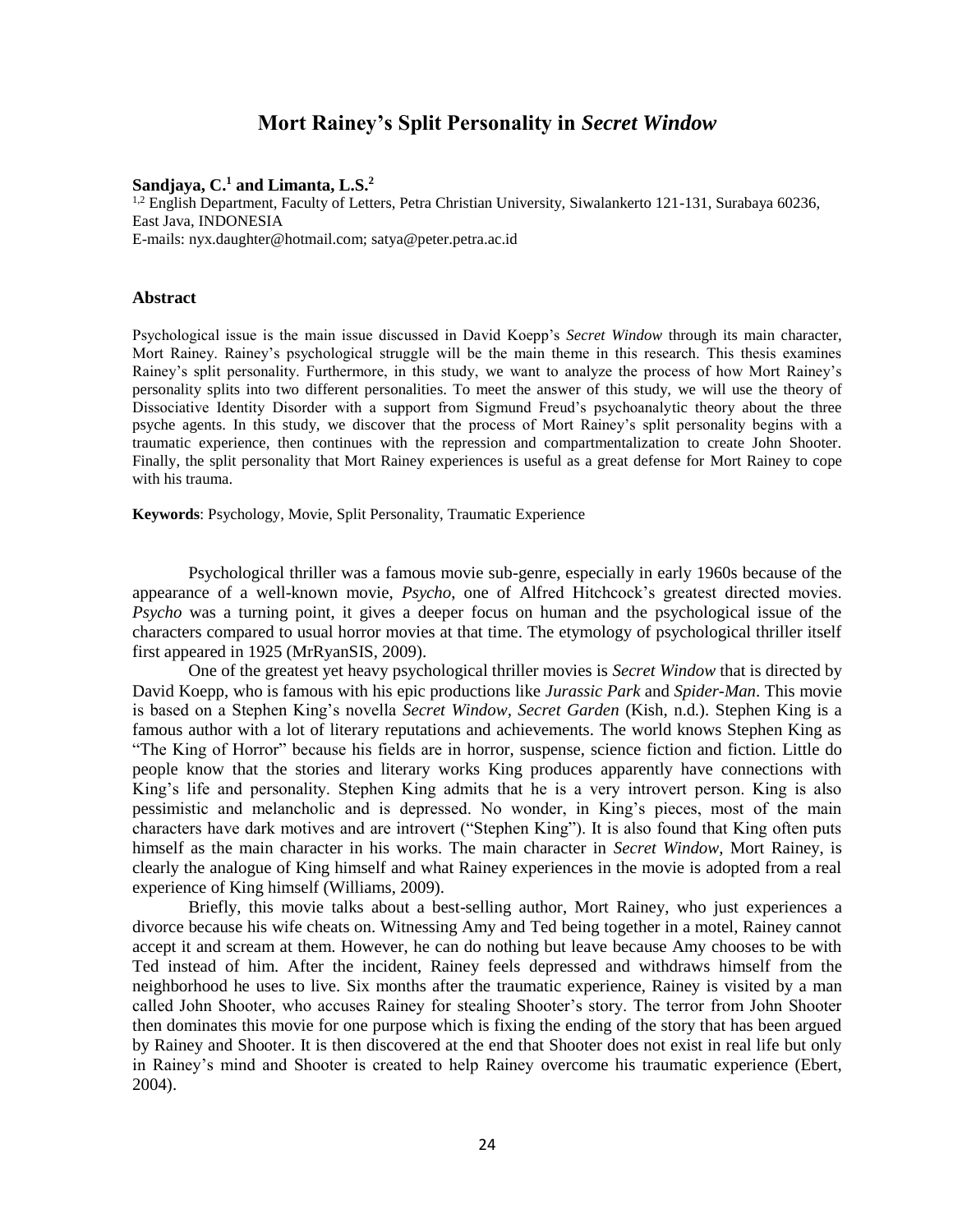In other words, the main issue that dominates the whole story here is the psychological issue. Therefore, we choose to analyze the issue of split personality of the main character, Mort Rainey. Split Personality, which is also known as Multiple Personality Disorder or Dissociative Identity Disorder, is a chronic emotional illness in which the person has two or more distinct personalities that each personality has its own style ("Multiple Personality Disorder"). In this article, we are curious to know why Mort Rainey experiences split personality and how Mort Rainey's personality splits into different personalities.

Alloy, Jacobson, and Acocella (1999) defines split personality or dissociative identity disorder (DID) as "the personality that breaks up into two or more distinct identities, and each is integrated and well developed, in which then takes turn in controlling the person's behavior" (p. 182).

The distinct personalities here is generally divided into two which are the host and the alter. The host is the main and original personality, while the alter is the personality that is created by the host unconsciously or is the developed personality. In 2008, Nevid, Rathus, and Greene write that the distinction causes distinct patterns in each personality, such as in the way of "identity, memory, or consciousness" (p. 211). It means the switch between the condition in which the person is conscious and unconscious happens in a second and so there is no unity in the consciousness of person with DID. The switch usually happens when the alter needs to be there to handle reality. It happens instantly without the host realizing it. In most cases, when the switch happens, the alter knows everything about the host, including his personal matter and internal conflicts while the host knows nothing about the alter. The alter is fully aware of the host's thoughts and action and the alter usually continuously makes its presence felt.

The type of personalities that the sufferer of DID makes consist of the "self-indulgence and the restrained, or as the Freudians would put it between id and superego" (Alloy, Jacobson and Acocella, 1999, p. 183). In other words, the personalities that are formed are usually opposing each other. The personalities formed to face different matter could be complete identities, which means it has its own behavior, tone of voice and physical gestures.

Most cases of DID is caused by child traumatic experience or child abuse. However, DID is also a representation of a psychological defense against trauma. Dissociative Identity Disorder can be a form of escapism from events that cause unbearable trauma. The formation of alter is one of the forms of escapism.

According to Barlow and Durrand (2008), "You can escape into a fantasy world; you can be somebody else. If the escape blunts the physical and emotional pain just for a minute or makes the next hour bearable, chances are you'll escape again. Your mind learns there is no limit to the identities that can be created as needed" (p. 198). In other words, escapism helps people reduce the tense of trauma caused by traumatic experience. Escapism is the easiest way and forming an alter means a person can be what he or she wants to be. He or she can do what he or she wants to do, without having a guilty feeling afterwards. The guilty feeling can be caused by the action that his or her desires are limited by the social reinforcement. Briefly said, split personality is a great defense mechanism to fight against trauma and "grant wishes that the person could not otherwise satisfy" (Alloy, Jacobson, and Acocella, 1999, p. 189).

The process of dissociation in DID sufferers is through repression and then continues with compartmentalization. Because of a traumatic experience, someone could repress the unwanted memory because he or she could not bear to handle it. This is a supporting aspect in the escapism because when someone escapes from the reality as someone else he or she wishes, he or she will repress the bitter and painful memory in order to create someone else that is wished to be. In the case of DID, the repression results in the compartmentalization. There is a formation of personalities created by the sufferer to get something he or she wants to achieve or the form of anticipation for the things he or she does not expect to happen. Indeed, each personality that is formed has different functions and intention. After the formation of personalities, the switch among the personalities usually happens when certain alter needs to be there to help the host in handling the reality.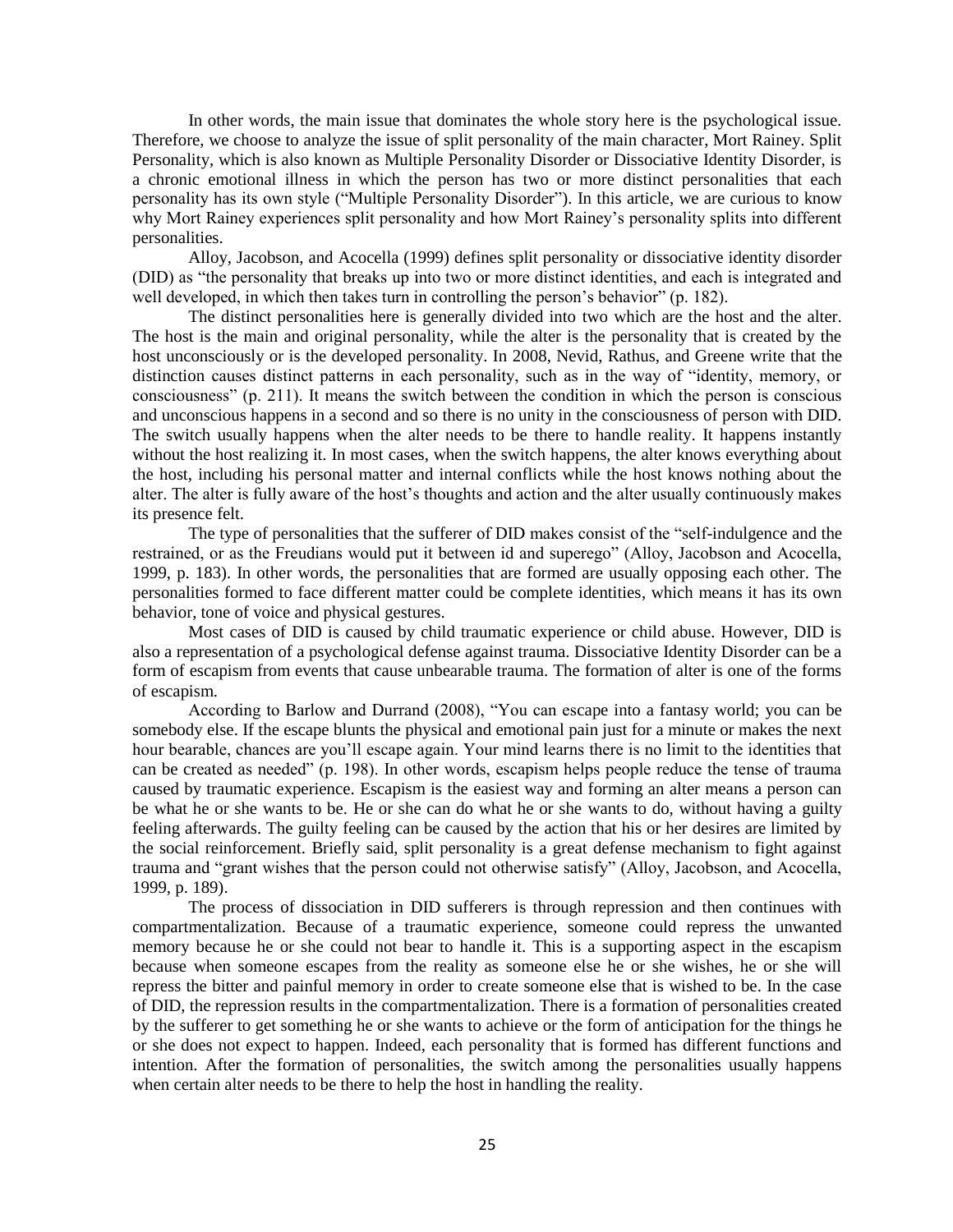Furthermore, the symptoms of dissociative identity disorder could vary in each sufferer. However, there are some basic symptoms that can be identified in someone who suffers from this disorder such as depression, suicidal behavior, insomnia, amnesia, panic attack. There are times when the sufferer might hear voices which are no other than the voices of the alters telling him or her what to do. The aim is to fulfill the wishes and purposes of each alter, which are actually the wishes that the host represses.

The theory of Split Personality or Dissociative Identity Disorder is going to be used to analyze the psychological condition that is suffered by the main character Mort Rainey. The theory Split Personality will help to explain in detail the steps and process of how Mort Rainey's personality splits.

The theory of psyche agents, id, ego, superego comes from Sigmund Freud who says that human psyche consists of three agents. These systems balance each other to fulfill human's basic needs in a suitable way. Hall (1999) writes that id's role is to fulfill human's desire immediately. Id's job is to fulfill the initial pleasure of life, which is pleasure principle. It means id seeks pleasure and avoids pain (p. 22).

While id is trying to accomplish its mission, id also needs the external reality. It is because an impulsive behavior can result in pain, which according to pleasure principle, it is unwanted. Therefore, id needs ego whose role is to create harmony and adjustment by controlling the id and superego and by conforming to the external world. Ego uses the reality principle. It functions in postponing the discharge of tension until the suitable object that will satisfy the need has been discovered. In other words, reality principle temporarily suspends the urge id creates in the interest of reality but will still lead humans to pleasure eventually (p. 28).

The third system, the superego, represents the ideality. It is the moral branch of personality and concerns about the perfection more than the reality and principle. Superego is made of ego-ideal and conscience. Ego-ideal focuses on rewards for morally good behavior and conscience focuses on punishments for morally bad behavior. The reward and punishment can be in physical ways like getting sweets or spankings; or in psychological ways, like the feeling of pride or guilty. This theory is going to help me in explaining about self-control that Rainey does, which is a result of his ego and superego's work to balance his id.

### **MORT RAINEY'S TRAUMA**

The Split Personality that Mort Rainey experiences is started by a traumatic experience. It is unacceptable for Rainey to see his wife, Amy, cheats on him and chooses to be with another man, Ted. Motel Manager : [Puts on bathrobe, sees missing key] Hey. [Mort gets into car] Hey! [Mort drives further, stops abruptly, gets out of car. Unlocks and goes into a room] [Amy and Ted cower in their bed]. Mort : Ahhhh! [Grabs head and walks away] (Secret Window, 2004, p. 1). The scene above is an incident when Mort Rainey catches Amy having an affair with Ted in a motel. When Rainey sees Amy and Ted together in their bed, Rainey screams, grabs his head and walks away. This response indicates that Rainey cannot accept the fact that his wife is cheating on him and he prefers to walk away.

Another proof of how witnessing his wife cheating on him is unbearable for Mort Rainey is from Rainey's lifestyle after the incident. Throughout the movie, it is known that even after six month, Rainey's lifestyle is unorganized and miserable. He smokes, never sleeps on his bed, wears Amy's old tunic, and he does not have an organized diet because he keeps eating chips and drinking canned drinks. He also withdraws himself from the neighbors he uses to live in and moves to a smaller town, lives in a cabin near a lake in Tashmore Lake. Lastly, Rainey writes about a man who is being cheated by his wife, which indicates that he is still being haunted by the time when he discovers Amy is together with Ted in a motel.

## **MORT RAINEY'S REPRESSION**

The incident does not just leave Rainey with a hurt feeling inside, but it also triggers Rainey to do something about the incident. the incident makes Rainey feel jealous and very angry so that in one scene Rainey experiences a flashback and he recalls himself wanting to kill Amy and Ted right after he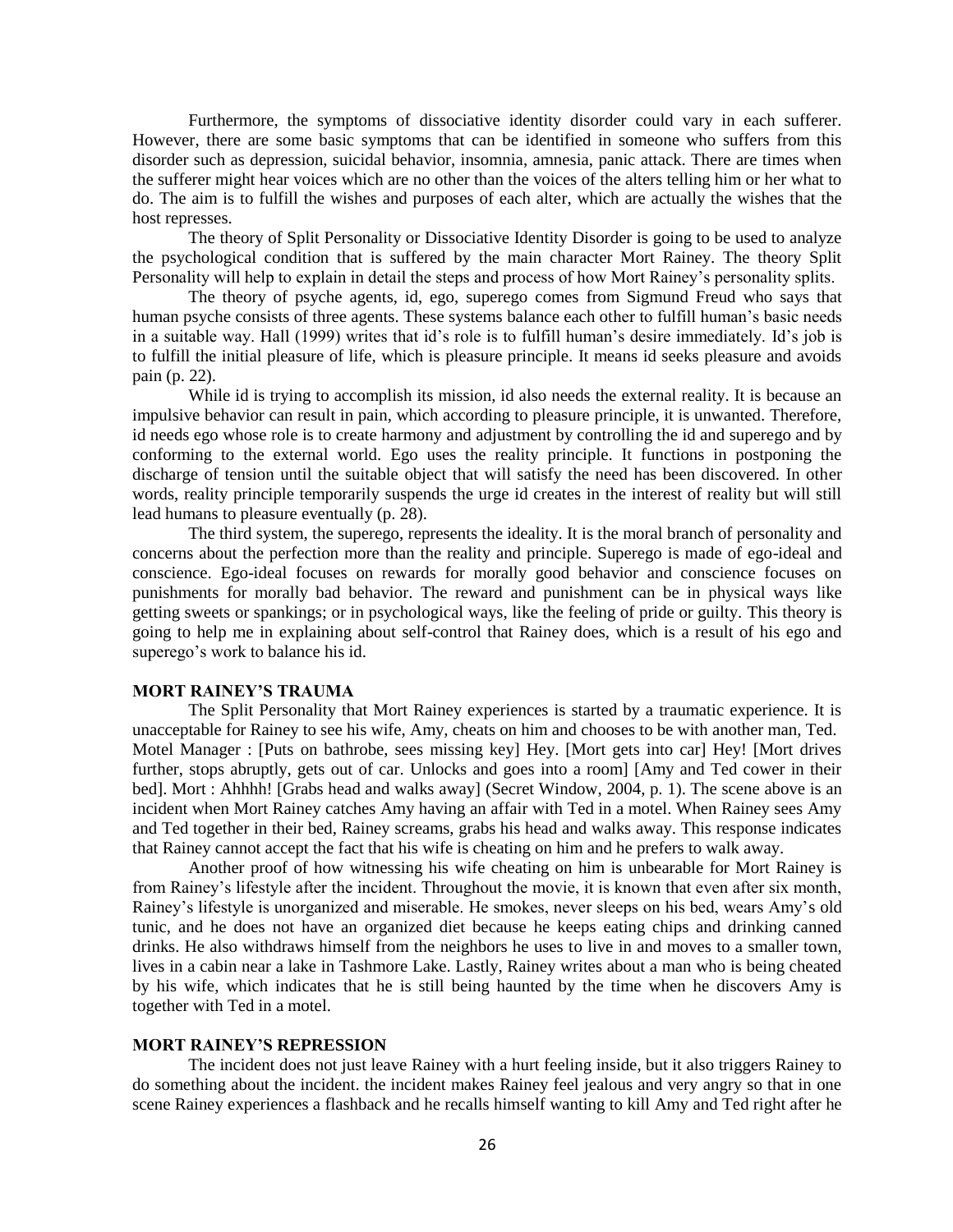witnesses the incident. Mort : [He puts his head in his hands] I didn't kill anybody.. [Flashback to Mort yelling at Amy and Ted] [Flashback to Mort entering the room, holding a gun] (Secret Window, 2004, p. 26). It is obviously pictured from the scene that the incident triggers him to pull out his gun to kill the couple. He is overwhelmed by anger and jealousy that he points a gun to the couple who are still on their bed. It means there is a tendency, or at least a thought of killing Amy and Ted because of his anger and jealousy. Feeling betrayed by his wife, he really wants to kill Amy right on the moment he sees Amy and Ted being together. However, Rainey decides not to do it, at least for that moment.

The action of not killing Amy right after he sees Amy with Ted together while he is filled with anger and jealousy is a form of self-control that Mort Rainey does. The self-control appears to balance one of Rainey psyche agents that is responsible for his desire, which is his id. His id affects Rainey in the way that it demands the fulfillment of his natural instinct. For Rainey, his natural instinct at that very moment is to hurt or kill someone who hurts him. Since id's characteristic is it wants its desire to be fulfilled immediately, that is why Rainey points his gun right after he witnesses his wife cheating. However, his id is balanced by Rainey's ego and superego. So the moment when Rainey pulls his gun out and points it to Amy, but he does not pulls the trigger, is the works of ego and superego. For the work of ego, it is based on the concept of reality. So, Rainey is aware of the law in the society that does not support the act of murdering. Therefore, he is afraid of the punishments from killing Amy. The action of not killing Amy at that moment could also come from himself. It is the work of superego that touches his conscience so that he decides not to kill Amy at that moment. Rainey is afraid of the consequence that comes from himself which is guilty feeling. The work of ego and superego prevents Rainey to do what he desires to do to satisfy himself. However, the desire is still there and Rainey needs to find another way to satisfy it.

It also happens that to reduce the urge of fulfilling his basic instinct, Rainey has to do a repression towards his traumatic memory. The repression is done to keep his bitter memory out of his conscious awareness.

Amy : [On phone] Hello Mort. \*Mort groans\* [In person] Are you alright?

Mort : Yeah, I'm alright. Why wouldn't I be alright?

Amy : [On phone] I don't know. [In person] You're up there all alone. Anything can happen and nobody would know.

Mort : [On phone] I'd know.

Amy : [On phone] Right. \*sighs\* Hey, hey. How's my little baby puppy? Did Chico ever get those cataracts removed?

Mort : \*Scowls\* Why did you call, Amy? What do you want?

Amy : I had one of those feelings I get. [Grabs wine and glasses] I know you think they're stupid, and you don't believe them but I believe them and um, [On phone] [Mort scowls and strangles the phone] I was making a sandwich and I had this sensation that you might not be okay. [Mort turns on the couch] I held off as long as possible, [Sets down the wine and glasses into a bag] um but then I couldn't anymore so here I am.

Mort : Well, I don't know what to tell you except I'm fine. (Secret Window, 2004, p.5) In this conversation, Amy tries to see if Mort is alright. Amy's question "Are you alright?" is clearly defined by Rainey as if he is alright with his condition now; not just a simple how he is, but more to if he is okay after the incident and the fact that Amy is with Ted now. At that time, Mort is actually still influenced by the fact that Amy cheats on him and wants a divorce, proven by his miserable lifestyle and his writing about a wife cheating on his husband. However, Mort answers her with "Yeah, I'm alright". Mort wants to show Amy that nothing that happened before affects him and makes him not alright. It is even emphasized with "Why wouldn't I be alright?". The question that Rainey asks back to Amy functions to strengthen the point that of course he is alright, what happens back then is nothing to him. When Amy then continues the conversation to their dog, Chico, Rainey answers "Why did you call, Amy? What do you want?" with scowling which indicates that he does not actually want to talk to Amy in any reason. For Rainey, when Amy asks him if he is alright, and he answers it already, then that should be it. However, Amy asks something else as if they can talk casually, while in fact, Rainey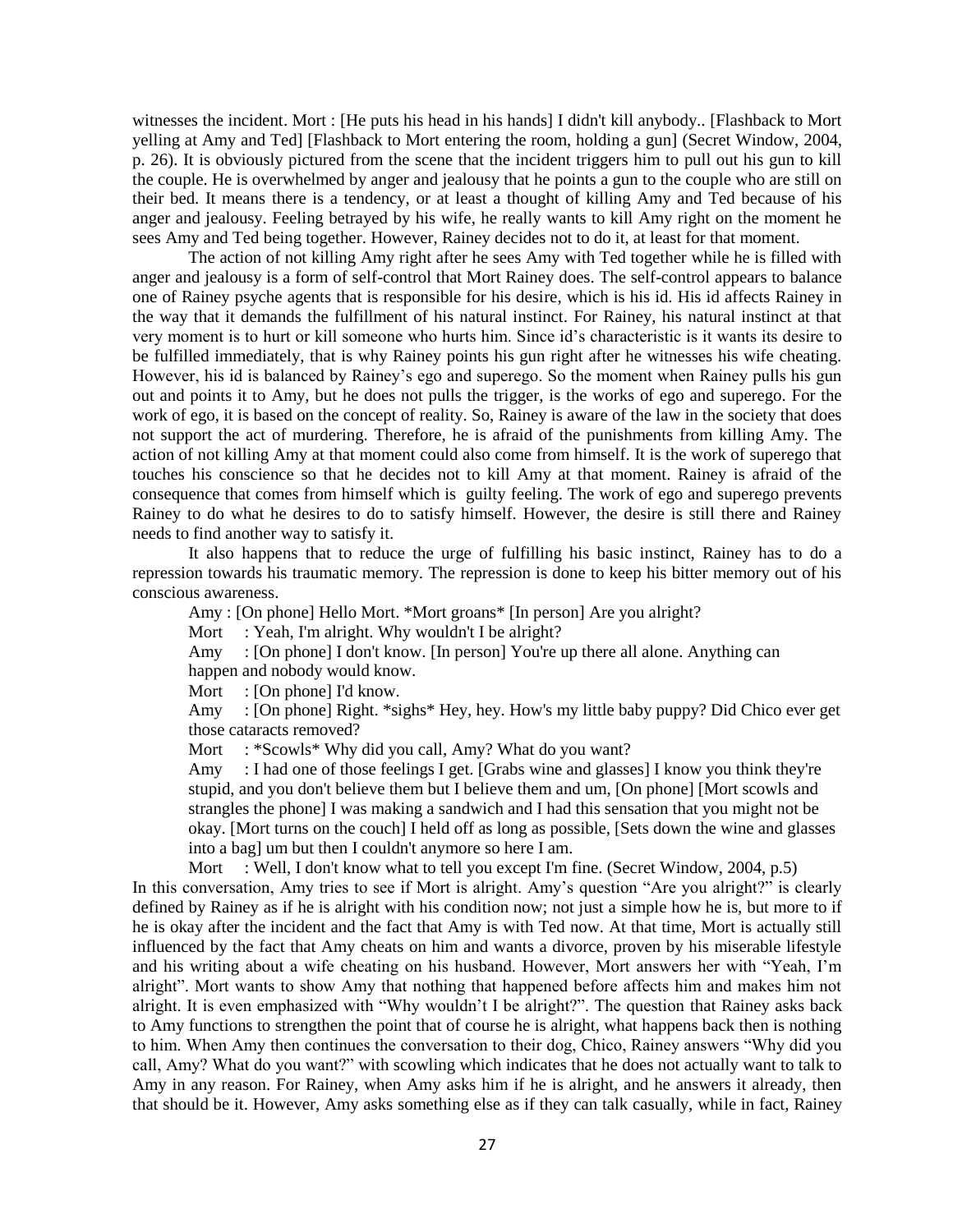still cannot talk casually to Amy because he still feels hurt by Amy. At the end, after a long explanation by Amy on how she feels like Rainey is not fine, Rainey insists by saying "Well, I don't know what to tell you except I'm fine.". For Rainey, it is a final saying for Amy that he is fine and he really does not need Amy. Rainey does not want to show how not fine he is in front of Amy. He represses his memory and does not want to talk about it and how it affects him emotionally, especially to Amy. Rainey represses his traumatic experience by his avoidance to talk to Amy. He tries not to talk to Amy through the phone and in person. Rainey avoids to talk to Amy because for Rainey, his conversation with Amy will only bring back all the bitter memories, especially the memory of witnessing Amy and Ted laying together on a bed.

However, no matter how Rainey represses his traumatic memory about his wife cheating and controls himself not to take revenge to Amy and Ted, the bitterness and desire to take revenge are still there. In Mort Rainey's case, his id or desire to fulfill his instinct is very strong, and so it dominates Mort Rainey and triggers Rainey to satisfy his desire and do his intention, which is taking revenge to Amy. However, Mort Rainey unconsciously gets through another way to please his id and abandon his ego and superego.

## **MORT RAINEY'S COMPARTMENTALIZATION**

The jealousy and anger overwhelms Mort Rainey that the repression does not help him not to satisfy his id. The defense mechanism does not satisfy him and so he needs to find another way to in any way satisfy it but also avoid any pain and consequences from ego and superego that might happen.

For that reason, Rainey experiences split personality and applies the defense mechanism compartmentalization to help him accomplish id's intention. As the result, John Shooter exists as Rainey's alter without Rainey realizing it. Shooter is the one who will achieve what he represses and help him deal with his emotional condition.

It is known then that John Shooter is a character resulted from a role play that Rainey once does in a flea market. John Shooter becomes a form of escapism done by Mort Rainey to help him cope with his problem. The result of role-playing as John Shooter back then possesses Mort Rainey and makes it a solid alter that he believes will help him to accomplish his intention. It is strengthened by unconsciousness that split personality disorder can bring to the host especially when the host, Mort Rainey, experiences the switch.

The formation of John Shooter is a great form of psychological defense while Rainey is trying to accomplish his desire. The desire fulfillment and self-defense work together so that Rainey could get what he wishes to happen safely. Therefore, there are some reasons from the formation of John Shooter as a psychological defense. The reasons are to reduce the tension from the urge of killing Amy, to force Rainey to face the reality and cope with it, to help Rainey do what he cannot do as Mort Rainey, and to cheat on Rainey's conscience.

John Shooter reduces the urge of killing Amy by 'distracting' Mort Rainey to another problem, which in an accusation.

Shooter : You stole my story. [Mort looks at a loss for words] Well? (Secret Window, 2004, p.2)

Shooter comes up one day in front of Rainey's house and accuses Rainey for stealing his story. As a best-selling author, of course the accusation matters a lot for him. This accusation then drags Rainey to his wife, Amy, while they are in the middle of divorce process. Rainey has to find a proof to show Shooter that he never steals Shooter's story. The proof here is a magazine, where Mort Rainey publishes his writing, titled 'Secret Window'. The magazine is in Amy's house and so whether or not Rainey wants to talk to Amy, he has to meet Amy for the magazine. When the accusation comes, Mort Rainey does not think bluntly about taking a revenge to Amy anymore. His mind is occupied more with the accusation that could endanger his career and with the presence of John Shooter that threats him.

The accusation is also used as an excuse to terror Amy, which is a satisfaction for Mort Rainey.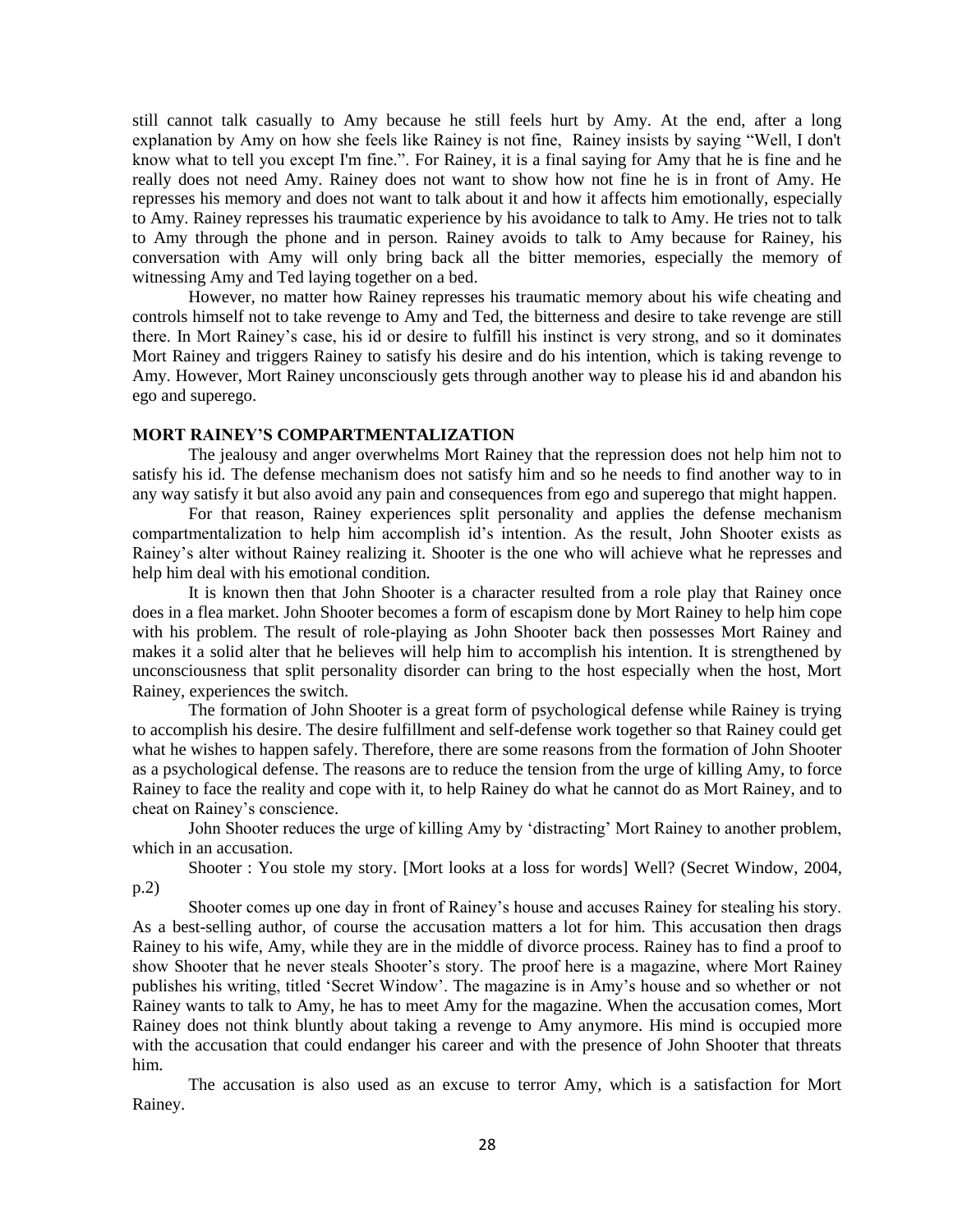Mort : [Grabs some Doritos and eats them] What happened, what?

Amy : [On phone] Someone burned down our house, that's what happened, okay?

Mort : [Stops chewing] What?

Amy : [On phone] Someone burned down our house! (Secret Window, 2004, p. 13)

The house which is burnt here is a house that is owned by both Mort and Amy Rainey when they are still together. Before the house is burnt, Mort Rainey once visits that house to meet Amy. However , he finds Amy and Ted showing some romance in the terrace. Rainey then hears a voice inside his head saying "This is not my beautiful house.. This is not my beautiful wife anymore". This shows that Rainey is feeling jealous and he realizes that what he has before, has been taken away and he does not own it anymore. The jealousy leads to a thought to destruct what has been taken away from him, which are the house and Amy. However, the idea of creating a terror to Amy is a satisfaction for Mort Rainey is far under Rainey's conscious mind. Shooter is used as an excuse to protect himself while he is throwing terror to Amy. By suspecting Shooter, Rainey does not feel like he is the one who burns the house and so he is not guilty for anything.

Other than reducing the tension that id brings and bringing pleasure by giving terrors to Amy, the existence of John Shooter functions to help Rainey deal with his trauma. Mort Rainey has been doing a repression towards the trauma. He never wants to talk about it, nor finish it. John Shooter comes to make Rainey face what he should face, the reality.

Shooter : ... You can't get away with it. [Shooter walks away] I know what you did and I ain't quittin'. Until right gets put right. [Mort catches his breath on the ground and leans backwards against a tree] (p.13)

What is implied by John Shooter in his line "You can't get away with it" is Mort Rainey cannot keep avoiding the reality. In this scene, Shooter knows that Rainey has visited Amy's house to take back the magazine he promises to give Shooter as an evidence that Rainey never steals Shooter's story. However Rainey does not have the courage to get down from his car and talk to Amy because of his repression and fear that he will experience a flashback and hurting feeling again. "You can't get away with it" implies that Rainey should not keep running from the fact that Amy is no longer with him and that he should not hide from Amy just because he is afraid of the trauma. Shooter wants Mort Rainey to finish what is happening, or in Shooter's language is 'fix the ending'. It means, Shooter wants Rainey to do what he truly wants to do towards Amy. While the line "I ain't quittin'. Until right gets put right" means Mort Rainey should do what is right. From Shooter's point of view, because Shooter represents the basic instinct of human, Amy deserves a punishment for cheating on Mort Rainey and leaving him for Ted. Therefore, what is right for John Shooter is for Rainey to take a revenge and give the appropriate punishment to Amy. Killing Amy is the right thing to do and it is the right for Mort Rainey to do so. So from the line "I ain't quittin'. Until right gets put right", John Shooter wants to emphasize that he will not disappear from Rainey's life, not until Mort Rainey has the courage to face the reality and do what he truly desires.

Another function of the formation of John Shooter is to help Mort Rainey in doing what he cannot do as Mort Rainey. As we write before that what holds Mort Rainey back is his conscience and the society that does not support the act of murdering. In order to keep fulfilling his wishes, he should cheat the society so that he still can do what he wishes to do without receiving any punishments from the society.

Shooter : [Comes down the stairs] Gave me my name, told me everything you wanted me to do. [Flashback of Mort lighting the champagne bottle, tossing it in the study, walking off wearing the hat, and the whole house going up in flames] [Mort thinks] I did them things.. so you wouldn't have to. [Flashback to Mort riding in Tom Greenleaf's truck with Ken] (Secret Window, 2004, p. 27)

Everything that Shooter does for Rainey, such as burning Amy's house, killing Amy's dog, killing any witnesses and those who endanger the existence of John Shooter, makes Rainey think that Shooter is the one who is guilty for everything and there is no evidence that Rainey is guilty. So, there is no consequences for Mort Rainey physically and psychologically.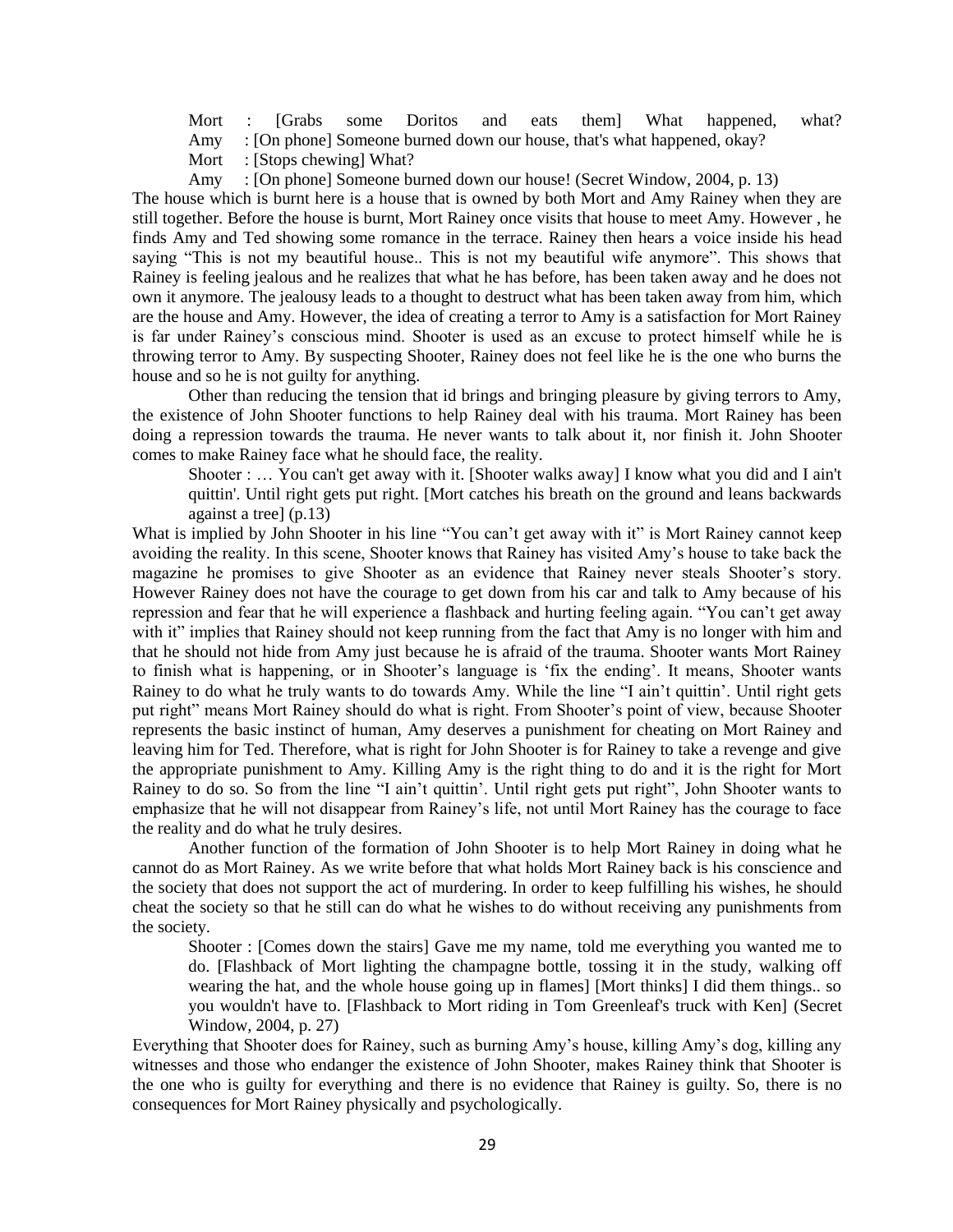The formation of John Shooter also helps Mort Rainey cheat his conscience. Since Rainey is afraid of feeling guilty and bad from all his intention towards Amy, he needs to cheat the work of his conscience. If Rainey terrors Amy and kills Amy right when he catches Amy with Ted being together on their bed, he will be 'punished' by his conscience with a guilty feeling. However, he cheats on his conscience by creating someone else to do all the activities that goes with his intention so that he does not need to feel guilty. When he switches to John Shooter, Rainey does things unconsciously because split personality's characteristic is that is unconscious. When the 'blackouts' happen, the host cannot remember anything and the alter takes control in doing what the alter must do.

In the last conversation between Rainey and Shooter, Shooter finally reveals all the facts about his existence and what he does for Mort Rainey to clear up all the coincidences and make sure Rainey knows what to do towards his trauma.

Shooter : Are we done yet? We got things all cleaned up around here? [Shooter comes over] (Secret Window, 2004, p.27)

"We got things all cleaned up around here?" as a final saying to show that everything is clear now. Rainey knows what he actually wants to do and why he needs John Shooter to do what he desires. But at that time, the thought of John Shooter has possessed Mort Rainey. Rainey knows what he must do, and since Shooter's influence is very strong, he chooses to do what Shooter wants him to do. However, above all that, Rainey's conscience has lost by his desire so there is no guilty feeling anymore.

#### **CONCLUSION**

In conclusion, it is proven that Mort Rainey experiences split personality as a defense to traumatic experience and John Shooter is an alter as a result of Mort Rainey's split personality. Shooter helps Rainey to deal with his trauma. Moreover, the existence of John Shooter helps Rainey to accomplish his intention. In other words, this form of escapism and formation of a new personality is a great defense to help humans in coping from their problem and release the tension that id creates. The significance of the issue here shows that a repression of behavior and thoughts as a response towards a traumatic experience could result in a formation of another personality and the issue can be dangerous if it is not diagnosed. It is very important to acknowledge and understand more deeply about issue because most of the time the patient does not realize that he has the issue because split personality works unconsciously. Through the analysis, we also discover that it is important for humans to learn to cope with any problems they face in life every day. Every individual has his or her own traumatic experience and it does not matter how traumatic it is, as long as the person has the skill to cope and overcome it, that person will live emotionally, mentally and physically healthy.

## **REFERENCES**

- Alloy, L.B., Jacobson, N.S., and Acocella, J.R. (1999). *Abnormal psychology : Current perspective.*  United States of America : The McGraw-Hill Companies, Inc.
- Barlow, D.H., and Durand, V.M. (2008). *Abnormal psychology : An integrative approach*. Canada : Wadsworth Cengage Learning.
- Ebert, R. (2004, March 12). *Secret Window*. Retrieved from http://rogerebert.suntimes.com /apps/pbcs.dll/article?AID=/20040312/REVIEWS/

Hall, C. (1999). *A primer of freudian psychology*. USA : Penguin Group.

- Kish, D. Secret Window [Web log post]. Retrieved from http://www.movielist.com/reviews.php?id=secretwindow
- MrRyanSIS. (2009, November 16). The Psychological Thriller [Web log post]. Retrieve from http://www.esfmedia.com/page/The+Psychological+Thriller
- *Multiple Personality Disorder*. Retrieved from http://www.scienceclarified.com/Ma-Mu/Multiple-Personality-Disorder.html
- Nevid, J.S., Rathus, S.A., and Greene, B. (2008). *Abnormal psychology in a changing world*. New Jersey : Pearson Education, Inc.